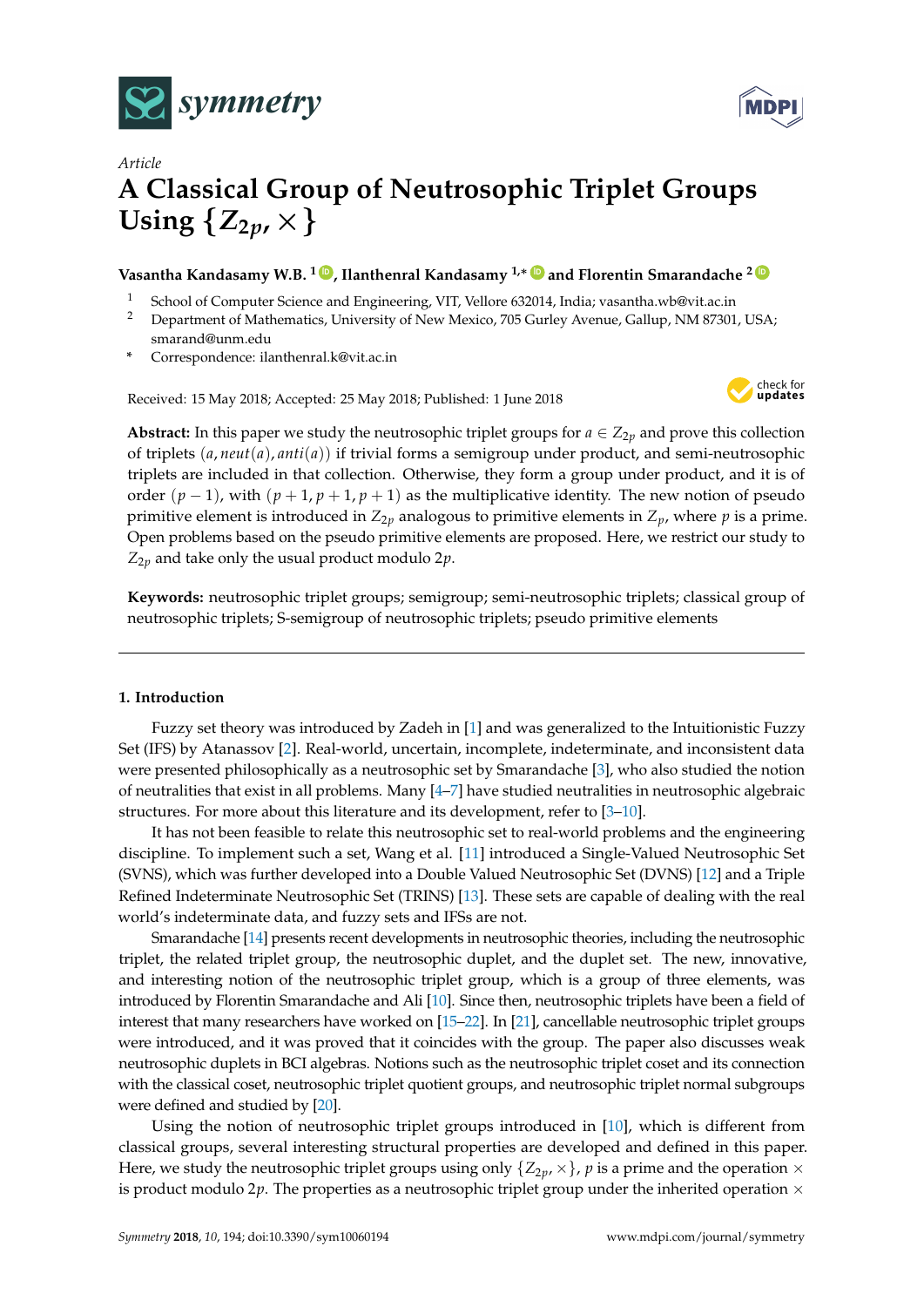is studied. This leads to the definition of a semi-neutrosophic triplet. However, it has been proved that semi-neutrosophic triplets form a semigroup under  $\times$ , but the neutrosophic triplet groups, which are nontrivial and are not semi-neutrosophic triplets, form a classical group of neutrosophic triplets under ×.

This paper is organized into five sections. Section [2](#page-1-0) provides basic concepts. In Section [3,](#page-1-1) we study neutrosophic triplets in the case of  $Z_{2p}$ , where  $p$  is an odd prime. Section [4](#page-5-0) defines the semi-neutrosophic triplet and shows several interesting properties associated with the classical group of neutrosophic triplets. The final section provides the conclusions and probable applications.

#### <span id="page-1-0"></span>**2. Basic Concepts**

We recall here basic definitions from [\[10\]](#page-7-0).

**Definition 1.** *Consider* (*S*, ×) *to be a nonempty set with a closed binary operation. S is called a neutrosophic triplet set if for any*  $x \in S$  *there will exist a neutral of*  $x$  *called neut*  $(x)$ *, which is different from the algebraic unitary element (classical), and an opposite of x called anti*(*x*)*, with both neut*(*x*) *and anti*(*x*) *belonging to S such that*

$$
x * \textit{neut} (x) = \textit{neut} (x) * x = x
$$

*and*

$$
x * anti(x) = anti(x) * x = neut(x).
$$

*The elements x, neut*(*x*)*, and anti*(*x*) *are together called a neutrosophic triplet group, denoted by*  $(x, \text{neut}(x), \text{anti}(x))$ .

*neut*(*x*) denotes the neutral of *x*. *x* is the first coordinate of a neutrosophic triplet group and not a neutrosophic triplet. *y* is the second component, denoted by *neut*(*x*), of a neutrosophic triplet if there are elements *x* and  $z \in S$  such that  $x * y = y * x = x$  and  $x * z = z * x = y$ . Thus,  $(x, y, z)$  is the neutrosophic triplet.

We know that  $(\textit{neut}(x), \textit{neut}(x), \textit{neut}(x))$  is a neutrosophic triplet group. Let  $\{S, *\}$  be the neutrosophic triplet set. If  $(S, *)$  is well defined and for all  $x, y \in S$ ,  $x * y \in S$ , and  $(x * y) * z = x * (y * z)$ for all  $x, y, z \in S$ , then  $\{S, *\}$  is defined as the neutrosophic triplet group. Clearly,  $\{S, *\}$  is not a group in the classical sense.

In the following section, we define the notion of a semi-neutrosophic triplet, which is different from neutrosophic duplets and the classical group of neutrosophic triplets of  $\{Z_{2p},\times\}$ , and derive some of its interesting properties.

#### <span id="page-1-1"></span>**3. The Classical Group of Neutrosophic Triplet Groups of**  $\{Z_{2p},\times\}$  **and Its Properties**

Here we define the classical group of neutrosophic triplets using  $\{Z_{2p},\times\}$ , where p is an odd prime. The collection of all nontrivial neutrosophic triplet groups forms a classical group under the usual product modulo 2*p*, and the order of that group is  $p - 1$ . We also derive interesting properties of such groups.

We will first illustrate this situation with some examples.

**Example 1.** Let  $S = \{Z_{22}, \times\}$  be the semigroup under  $\times$  modulo 22. Clearly, 11 and 12 are the only *idempotents or neutral elements of*  $Z_{22}$ . The *idempotent*  $11 \in Z_{22}$  *yields only a trivial neutrosophic triplet*  $(11, 11, 11)$  *for*  $11 \times 21 = 11$ *, where* 21 *is a unit in*  $Z_{22}$ *. The other nontrivial neutrosophic triplets associated with the neutral element* 12 *are H* = {(2, 12, 6),(6, 12, 2),(4, 12, 14),(14, 12, 4),(16, 12, 20),(20, 12, 16), (12, 12, 12),(10, 12, 10),(8, 12, 18),(18, 12, 8)}*. It is easily verified that* {*H*, ×} *is a classical group of order* 10 *under component-wise multiplication modulo* 22, with  $(12, 12, 12)$  *as the identity element.*  $(12, 12, 12) \times$ (12, 12, 12) = (12, 12, 12) *product modulo* 22*. Likewise,*

$$
(2,12,6)\times(2,12,6)=(4,12,14)
$$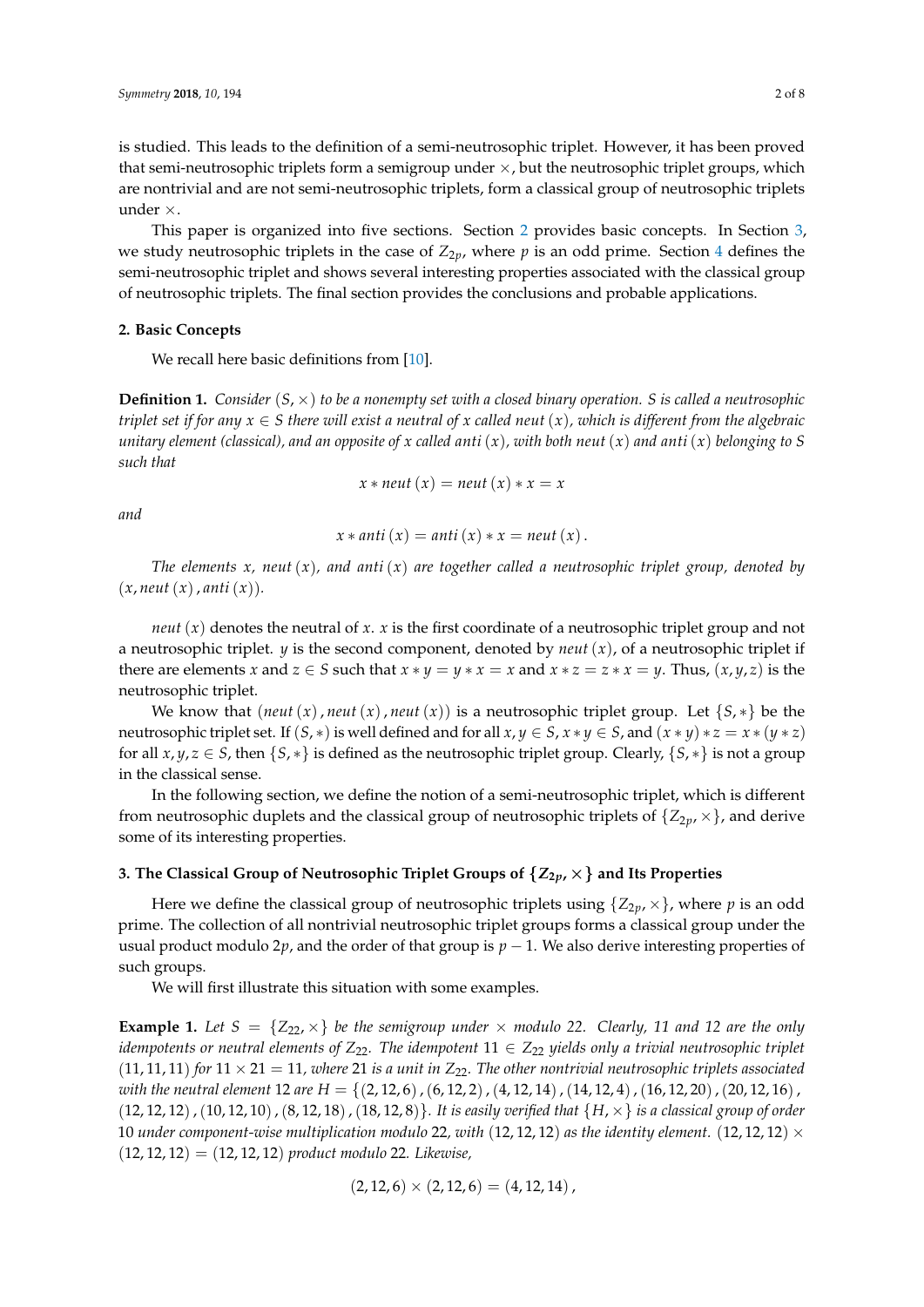and 
$$
(2, 12, 6) \times (4, 12, 14) = (8, 12, 18)
$$
;  
\n $(2, 12, 6) \times (8, 12, 18) = (16, 12, 20)$ ,  
\nand  $(2, 12, 6) \times (16, 12, 20) = (10, 12, 10)$ ;  
\n $(10, 12, 10) \times (2, 12, 6) = (20, 12, 16)$ ,  
\nand  $(2, 12, 6) \times (20, 12, 16) = (18, 12, 8)$ ;  
\n $(2, 12, 6) \times (18, 12, 8) = (14, 12, 4)$ ,  
\nand  $(2, 12, 6) \times (14, 12, 4) = (6, 12, 2)$ ;  
\n $(6, 12, 2) \times (2, 12, 6) = (12, 12, 12)$ ,  
\nand  $(2, 12, 6)^{10} = (12, 12, 12)$ .

*Thus, H is a cyclic group of order* 10*.*

**Example 2.** Let  $S = \{Z_{14}, \times\}$  be the semigroup under product modulo 14. The neutral elements or idempotents *of Z*<sup>14</sup> *are* 7 *and* 8*. The neutrosophic triplets are*

 $H = \{(2, 8, 4), (4, 8, 2), (6, 8, 6), (10, 8, 12), (12, 8, 10), (8, 8, 8)\},\$ 

*associated with the neutral element* 8*. H is a classical group of order* 6*. Clearly,*

 $(10, 8, 12) \times (10, 8, 12) = (2, 8, 4)$  $(10, 8, 12) \times (2, 8, 4) = (6, 8, 6)$  $(10, 8, 12) \times (6, 8, 6) = (4, 8, 2)$  $(10, 8, 12) \times (4, 8, 2) = (12, 8, 10)$ *, and*  $(10, 8, 12) \times (12, 8, 10) = (8, 8, 8).$ 

*Thus, H is generated by*  $(10, 8, 12)$  *as*  $(10, 8, 12)^6 = (8, 8, 8)$ *, and*  $(8, 8, 8)$  *is the multiplicative identity of the classical group of neutrosophic triplets.*

**Example 3.** Let  $S = \{Z_{38}, \times\}$  be the semigroup under product modulo 38. 19, 20  $\in Z_{38}$  are the idempotents *of Z*38*.*

> $H = \{(2, 20, 10), (10, 20, 2), (4, 20, 24), (24, 20, 4), (20, 20, 20), (8, 20, 12),$  $(12, 20, 8)$ , $(16, 20, 6)$ , $(6, 20, 16)$ , $(32, 20, 22)$ , $(22, 20, 32)$ , $(18, 20, 18)$ ,  $(34, 20, 14)$ ,  $(14, 20, 34)$ ,  $(26, 20, 28)$ ,  $(28, 20, 26)$ ,  $(30, 2036)$ ,  $(36, 20, 30)$ }

*is the classical group of neutrosophic triplets with* (20, 20, 20) *as the identity element of H.*

In view of all these example, we have the following results.

**Theorem 1.** *Every semigroup*  $\{Z_{2v},\times\}$ *, where p is an odd prime, has only two idempotents: p and p + 1.* 

**Proof.** Clearly, *p* is a prime of the form  $2n + 1$  in  $Z_{2n}$ .

$$
p2 = (2n + 1)2 = 4n2 + 4n + 1
$$
  
= 4n<sup>2</sup> + 2n + 2n + 1  
= 4n<sup>2</sup> + 2n + p  
= 2n (2n + 1) + p  
= 2np + p  
= p.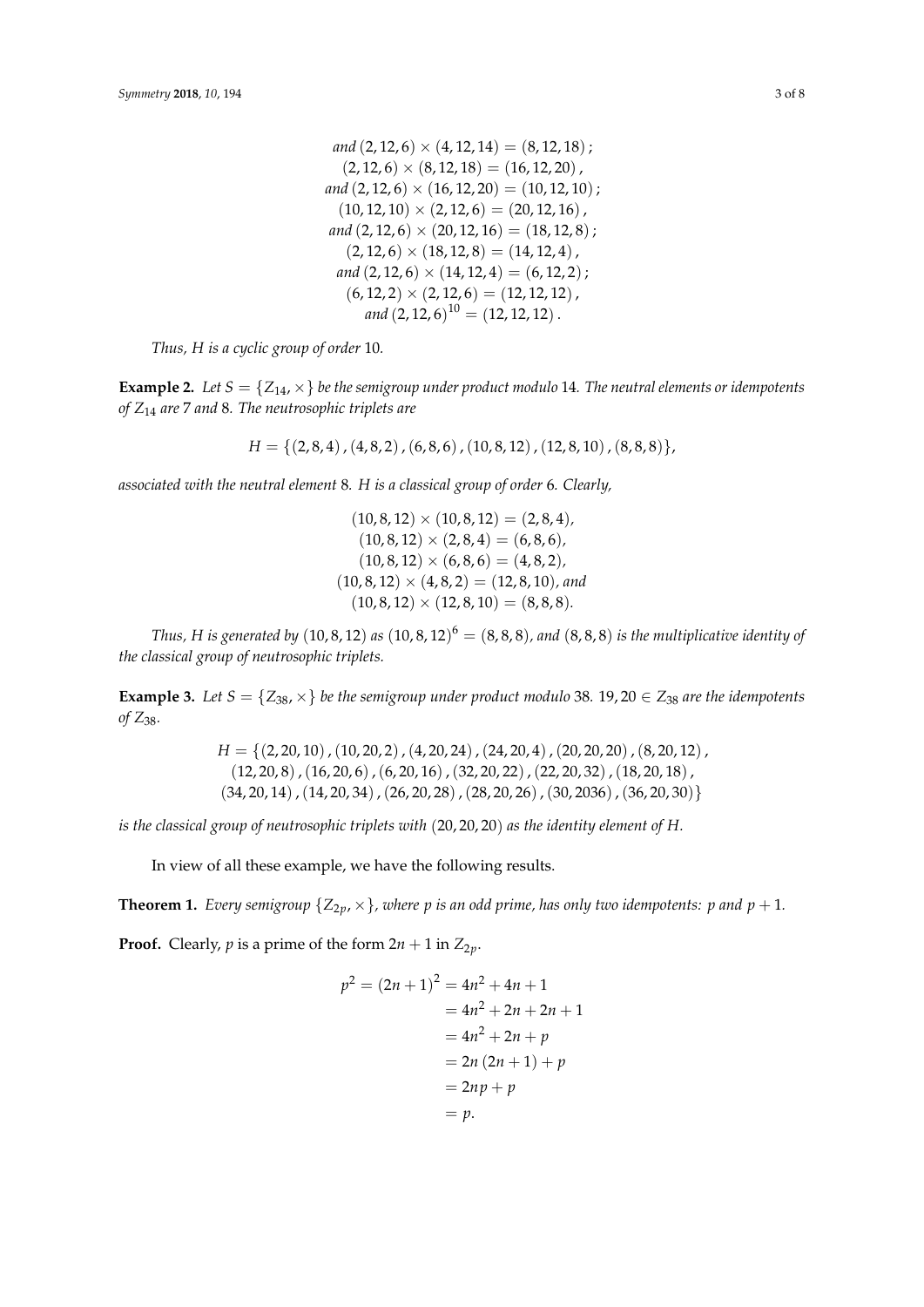Thus, *p* is an idempotent in  $Z_{2p}$ . Consider  $p + 1 \in Z_{2p}$ :

$$
(p+1)^2 = p^2 + 2p + 1
$$
  
= p<sup>2</sup> + 1  
= p + 1 as p<sup>2</sup> = p.

Thus, *p* and  $p + 1$  are the only idempotents of  $Z_{2p}$ . In fact,  $Z_{2p}$  has no other nontrivial idempotent. Let  $x \in Z_{2p}$  be an idempotent. This implies that *x* must be even as all odd elements other than *p* are units.

Let  $x = 2n$  (where *n* is an integer), and  $2 < n < p-1$  such that  $x^2 = 4n^2 = x = 2n$ , which implies that  $2n(2n - 1) = 0$ .

This is zero only if  $2n - 1 = p$  as  $2n - 1$  is odd. Otherwise,  $2n = 0$ , which is not possible, as *n* is even and *n* is not equal to 0,  $x \neq 0$ , so  $2n - 1 = p$ . That is,  $x = 2n = p + 1$  is the only possibility. Otherwise,  $x = 0$ , which is a contradiction.

Thus,  $Z_{2p}$  has only two idempotents, *p* and  $p + 1$ .  $\Box$ 

**Theorem 2.** *Let*  $G = \{Z_{2p}, \times\}$ *, where p is an odd prime, be the semigroup under*  $\times$ *, product modulo* 2*p*.

- *1. If*  $a \in Z_{2v}$  *has neut* (*a*) *and anti* (*a*)*, then a is even.*
- *2. The only nontrivial neutral element is p* + 1 *for all a, which contributes to neutrosophic triplet groups in G.*

**Proof.** Let *a* in *G* be such that *a* × *neut* (*a*) = *a* if *a* is odd and *a*  $\neq$  *p*. Then *a*<sup>-1</sup> exists in  $Z_{2p}$  and we have *neut* (*a*) = 1, but *neut* (*a*)  $\neq$  1 by definition. Hence the result is true.

Further, we know *neut* (*a*)  $\times$  *neut* (*a*) = *neut* (*a*), that is *neut* (*a*) is an idempotent. This is possible if and only if  $a = p + 1$  or  $p$ .

Clearly,  $a = p$  is ruled out because  $ap = 0$  for all even *a* in  $Z_{2p}$ , hence the claim.

Thus, *neut* (*a*) = *p* + 1 is the only neutral element for all relevant *a* in  $Z_{2p}$ .  $\square$ 

**Definition 2.** Let  $\{Z_{2p},\times\}$  be the semigroup under multiplication modulo 2p, where p is an odd prime. *H* = {(*a*, *neut* (*a*), *anti*(*a*))| $a \in 2Z_{2p} \setminus \{0\}$ . {*H*,  $\times$ } *is the collection of all neutrosophic triplet groups. H has the multiplicative identity* ( $p + 1$ ,  $p + 1$ ,  $p + 1$ ) *under the component-wise product modulo* 2 $p$ . *H is defined as the classical group of neutrosophic triplets.*

We have already given examples of them. It is important to mention this definition is valid only for  $Z_{2p}$  under the product modulo  $2p$  where  $p$  is an odd prime.

**Example 4.** Let  $S = \{Z_{46}, \times\}$  be the semigroup under product modulo 46. Let

*H* = {(24, 24, 24),(2, 24, 12),(12, 24, 2),(4, 24, 6),(6, 24, 4),(8, 24, 26),  $(26, 24, 8)$ ,  $(16, 24, 36)$ ,  $(36, 24, 16)$ ,  $(32, 24, 18)$ ,  $(18, 24, 32)$ ,  $(22, 24, 22)$ ,  $(10, 24, 30)$ , $(14, 24, 28)$ , $(28, 24, 14)$ , $(30, 24, 10)$ , $(20, 24, 38)$ , $(38, 24, 20)$ ,  $(34, 24, 44)$ ,  $(44, 24, 34)$ ,  $(40, 24, 42)$ ,  $(42, 24, 40)$ 

*be the classical group of neutrosophic triplets, with* (24, 24, 24) *as the identity under*  $\times$ *.*  $o(H) = 22$ *.* 

In view of all of this, we have to define the following for  $Z_{2p}$ .

**Definition 3.** Let  $\{Z_{2p},\times\}$  be the semigroup under product modulo 2p, where p is an odd prime. Let  $K = \{2, 4, \ldots, 2p - 2\}$  *be the set of all even elements of*  $Z_{2p}$ *. For*  $p + 1 \in K$ *,*  $x \times p + 1 = x, \forall x \in K$ . *There also exists a y*  $\in$  *K such that y<sup>p-1</sup>* = *p* + 1*.* We define this *y* as the pseudo primitive element of *K*  $\subseteq$  *Z*<sub>2*p*</sub>*.*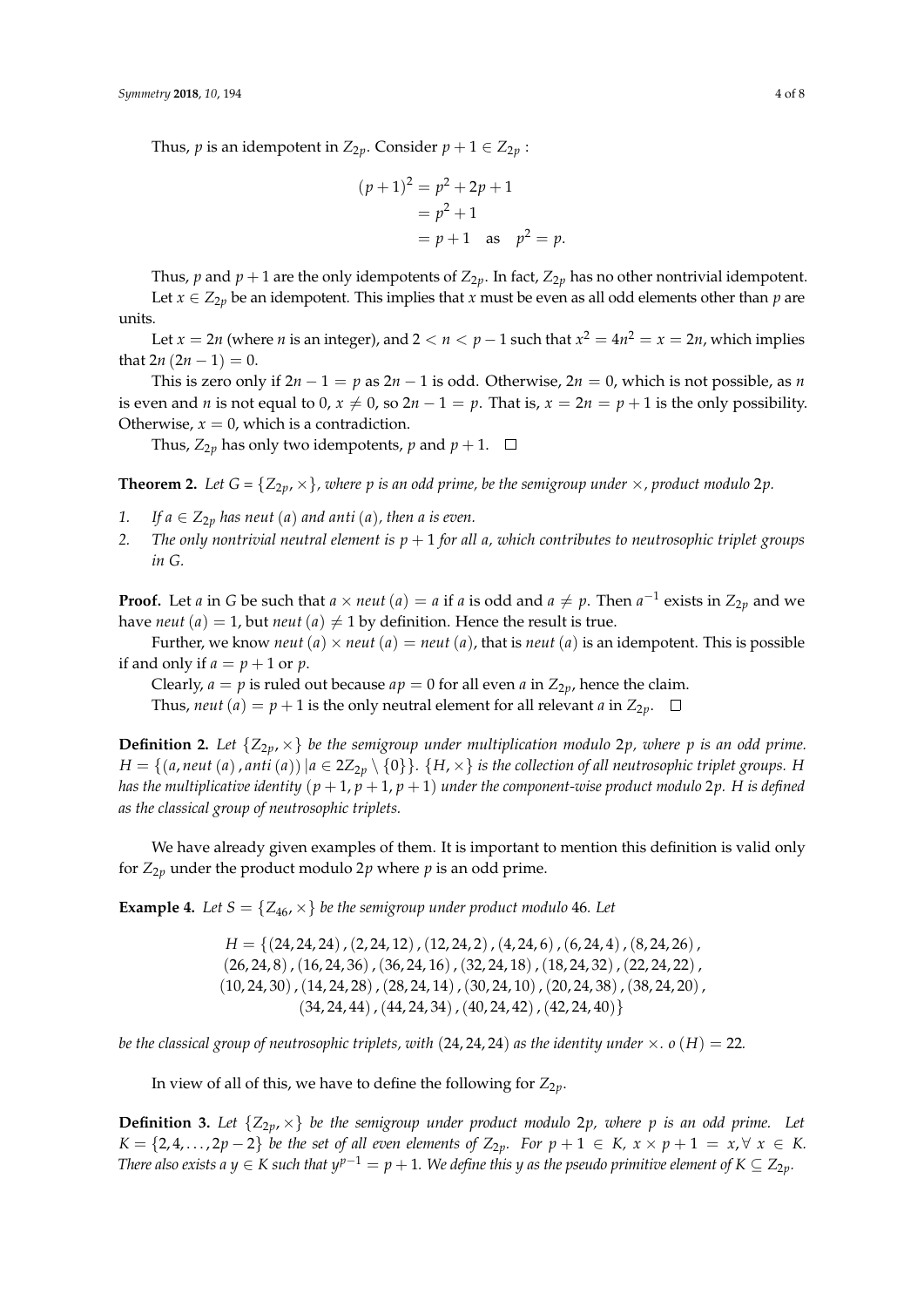*Note*: We can define pseudo primitive elements only for  $Z_{2p}$  where  $p$  is an odd prime and not for any  $Z_n$ , where *n* is an even integer that is analogous to primitive elements in  $Z_p$ , where *p* is a prime.

We will illustrate this situation with some examples.

**Example 5.** Let  $\{Z_6, \times\}$  be the modulo semigroup. For  $K = \{2, 4\}$ , 2 is the pseudo primitive element of  $K \subseteq Z_6$ .

**Example 6.** Let  $\{Z_{14}, \times\}$  be the modulo semigroup under product  $\times$ , modulo 14. Consider  $K =$  $\{2, 4, 6, 8, 10, 12\} \subseteq Z_{14}$ . Then 10 is the pseudo primitive element of  $K \subseteq Z_{14}$ .

**Example 7.** *Let* {*Z*34, ×} *be the semigroup under product modulo integer* 34*.* 10 *is the pseudo primitive element of K* = {2, 4, 6, 8, 10, 12, 14, 16, 18, 20, 22, 24, 26, 28, 30, 32} ⊆  $Z_{34}$ .

*Similarly, for*  $\{Z_{38}, \times\}$ , 10 *is the pseudo primitive element of*  $K = 2Z_{38} \setminus \{0\} \subseteq Z_{38}$ . *However, in the case of Z*22, *Z*58*, and Z*26*,* 2 *is the pseudo primitive element for these semigroups.*

We leave it as an open problem to find the number of such pseudo primitive elements of  $K = \{2, 4, 6, \ldots, 2(p-1)\}$  of  $Z_{2p}$ .

We have the following theorem.

**Theorem 3.** Let  $S = \{Z_{2p}, \times\}$  be the semigroup under product modulo 2p, where p is an odd prime.

- *I*.  $K = \{2, 4, ..., 2p 2\} \subseteq Z_{2p}$  *has a pseudo primitive element*  $x \in K$  *with*  $x^{p-1} = p + 1$ *, where*  $p + 1$  *is the multiplicative identity of K.*
- *2. K is a cyclic group under*  $\times$  *of order*  $p 1$  *generated by that x*, *and*  $p + 1$  *is the identity element of K*.
- *3. S is a Smarandache semigroup.*

**Proof.** Consider  $Z_{2p}$ , where *p* is an odd prime. Let *K* = {2,4,6, . . . , 2*p* − 2} ⊆  $Z_{2p}$ . For any *x* ∈ *K*,  $(p+1)x = px + x = x$  is $px = 0 \pmod{2p}$ , where *x* is even. Thus,  $p+1$  is the identity element of  $Z_{2p}$ . There is a  $x \in K$  such that  $x^{p-1} = p + 1$  using the principle of  $2p \equiv 0$ , where *x* is even. This *x* is the pseudo primitive element of *K*.

This  $x \in K$  proves part (2) of the claim.

Since *K* is a group under  $\times$  and  $K \subseteq \{Z_{2p}, \times\}$ , by the definition of Smarandache semigroup [\[4\]](#page-6-3), *S* is an S-semigroup, so (3) is true.  $\Box$ 

Next, we prove that the following theorem for our research pertains to the classical group of neutrosophic triplets and their structure.

**Theorem 4.** Let  $S = \{Z_{2p}, \times\}$  be the semigroup. Then

*H* = { $(a, \text{neut}(a), \text{anti}(a)) | a \in 2Z_{2v} \setminus \{0\}$ },

*is the classical group of neutrosophic triplets, which is cyclic and of the order*  $p - 1$ *.* 

**Proof.** Clearly, from the earlier theorem,  $K = 2Z_{2p} \setminus \{0\}$  is a cyclic group of the order  $p - 1$ , and  $p + 1$ acts as the identity element of *K*.

 $H = \{(a, neut(a), anti(a)) | a \in K\}$  is a neutrosophic triplet groups collection and *neut*(*a*) = *p* + 1 acts as the identity and is the unique element (neutral element) for all  $a \in K$ .

 $(\textit{neut}(a), \textit{neut}(a), \textit{neut}(a)) = (p+1, p+1, p+1)$  acts as the unique identity element of every neutrosophic triplet group *h* in *H*.

Since *K* ⊆  $Z_{2p}$  \ {0} is a cyclic group of order *p* − 1 with *p* + 1 as the identity element of *K*, we have  $H = \{(a, neut(a), anti(a)) | a \in K\}$ , to be cyclic. If  $x \in K$  is such that  $x^{p-1} = p + 1$ , then that neutrosophic triplet group element  $(x, p + 1, anti(x))$  in *H* will generate *H* as a cyclic group of order  $p-1$  as  $a \times anti(a) = neut(a)$ .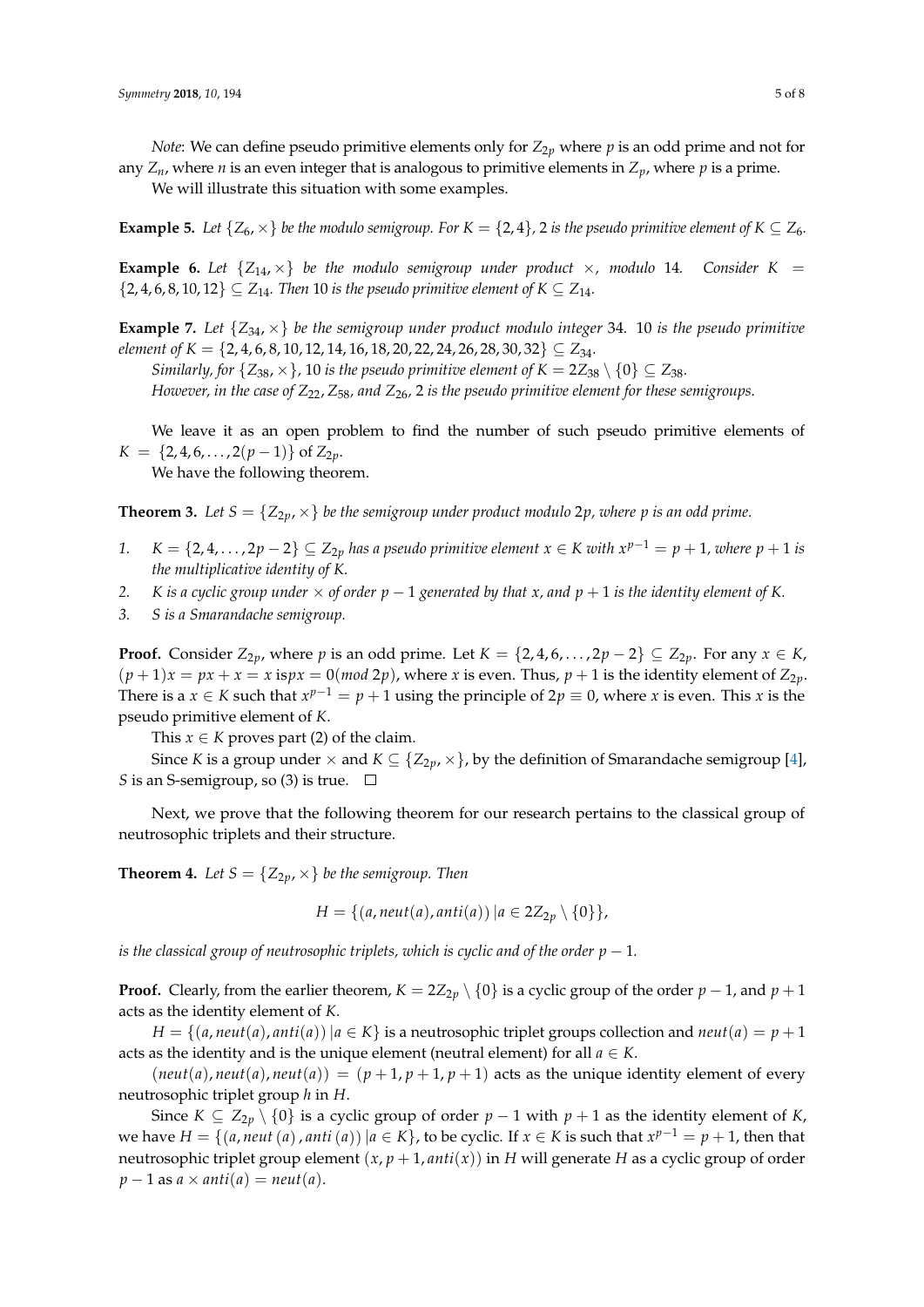Hence, *H* is a cyclic group of order  $p - 1$ . □

Next, we proceed to describe the semi-neutrosophic triplets in the following section.

#### <span id="page-5-0"></span>**4. Semi-Neutrosophic Triplets and Their Properties**

In this section, we define the notion of semi-neutrosophic triplet groups and trivial neutrosophic triplet groups and show some interesting results.

**Example 8.** Let  $\{Z_{26}, \times\} = S$  be the semigroup under product modulo 26.

*We see that*  $13 \in Z_{26}$  *is an idempotent, but*  $13 \times 25 = 13$ *, where*  $25$  *is a unit of*  $Z_{26}$ *. Therefore, for this* 25*, we cannot find anti*(13)*, but*  $13 \times 13 = 13$  *is an idempotent, and* (13, 13, 13) *is a neutrosophic triplet group. We do not accept it as a neutrosophic triplet, as it cannot yield any other nontrivial triplet other than* (13, 13, 13)*.*

Further, the authors of  $[10]$  defined  $(0,0,0)$  as a trivial neutrosophic triplet group.

**Definition 4.** Let  $S = \{Z_{2p}, \times\}$  be the semigroup under product modulo 2p.  $p \in Z_{2p}$  is an idempotent *of Z*2*p. However, p is not a neutrosophic triplet group as p* × (2*p* − 1) = 2*p* − *p* = *p. Hence,*  $(p, \textit{neut}(p), \textit{anti}(p)) = (p, p, p)$  *is defined as a semi-neutrosophic triplet group.* 

**Proposition 1.** Let  $S = \{Z_{2p}, \times\}$  be the semigroup under product modulo 2p. (p, p, p) is the *semi-neutrosophic triplet group of Z*2*p.*

**Proof.** This is obvious from the definition and the fact  $p^2 = p$  in  $Z_{2p}$  under product modulo 2*p*.

**Example 9.** Let  $S = \{Z_{46}, \times\}$  be the semigroup under product modulo 46.  $T = \{(23, 23, 23), (0, 0, 0)\}$  is the *semi-neutrosophic triplet group and the zero neutrosophic triplet group. Clearly, T is a semigroup under* ×*, and T* is defined as the semigroup of semi-neutrosophic triplet groups of order two as  $(23, 23, 23) \times (23, 23, 23) =$ (23, 23, 23).  $K = \{(a, neut(a), anti(a)) | a \in 2Z_{46} \setminus \{0\} = \{2, 4, 6, 8, 10, 12, 14, 16, \ldots, 42, 44\} \}$  *is a classical group of neutrosophic triplets.*

Let  $P = \langle K \cup T \rangle = K \cup T$ . For every  $x \in K$  and for every  $y \in T$ ,  $x \times y = y \times x = (0, 0, 0)$ .

Thus, *P* is a semigroup under product, and *P* is defined as the semigroup of neutrosophic triplets.

Further, we define *T* as the annihilating neutrosophic triplet semigroup of the classical group of neutrosophic triplets.

**Definition 5.** Let  $S = \{Z_{2p}, \times\}$ , where p is an odd prime, be the semigroup under product modulo 2*p.* Let  $K = \{(a, neut(a), anti(a)) | a \in 2Z_{2p} \setminus \{0\}, \times\}$  be the classical group of neutrosophic triplets. *Let*  $T = \{(p, p, p), (0, 0, 0)\}$  *be the semigroup of semi-neutrosophic triplets (as a minomer, we call the trivial neutrosophic triplet* (0, 0, 0) *as a semi-neutrosophic triplet*). Clearly,  $\langle T \cup K \rangle = T \cup K = P$  *is defined as the semigroup of neutrosophic triplets with*  $o(P) = o(T) + o(K) = p - 1 + 2 = p + 1$ *.* 

*Further, T is defined as the annihilating semigroup of the classical group of neutrosophic triplets K.*

We have seen examples of classical group of neutrosophic triplets, and we have defined and studied this only for  $Z_{2p}$  under the product modulo  $2p$  for every odd prime  $p$ .

In the following section, we identify open problems and probable applications of these concepts.

#### **5. Discussions and Conclusions**

This paper studies the neutrosophic triplet groups introduced by [\[10\]](#page-7-0) only in the case of  $\{Z_{2p},\times\}$ , where  $p$  is an odd prime, under product modulo 2 $p$ . We have proved the triplets of  $Z_{2p}$  are contributed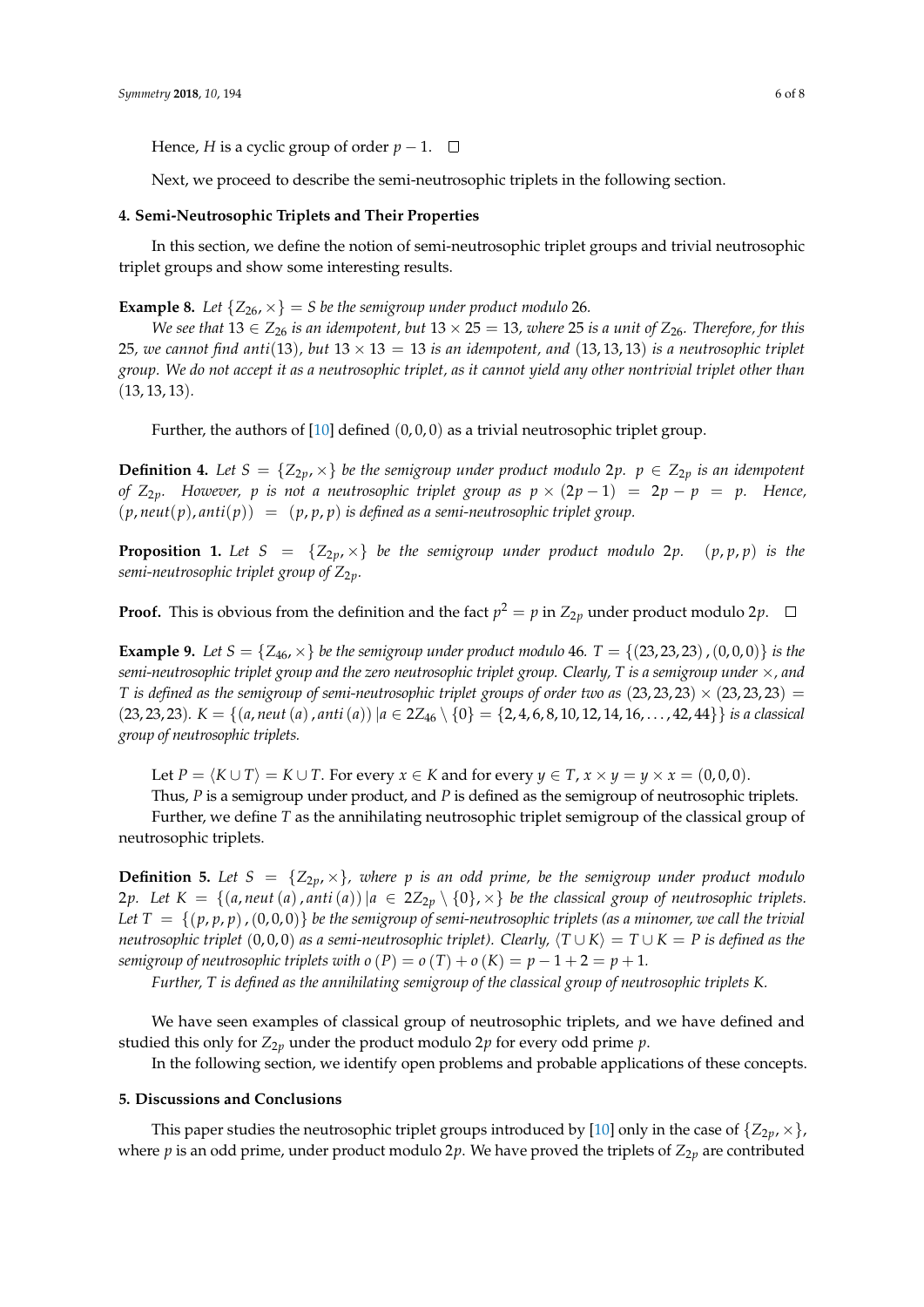only by elements in  $2Z_{2p} \setminus \{0\} = \{2, 4, ..., 2p-2\}$ , and these triplets under product form a group of order  $p - 1$ , defined as the classical group of neutrosophic triplets.

Further, the notion of pseudo primitive element is defined for elements  $K_1 = 2Z_{2p} \setminus \{0\}$ {2, 4, 6, . . . , 2 $p$  − 2} ⊆  $Z_{2p}$ . This  $K_1$  is a cyclic group of order  $p$  − 1 with  $p$  + 1 as its multiplicative identity. Based on this,

$$
K = \{(a, neut(a), anti(a)) \mid a \in K_1, \times\}
$$

is proved to be a cyclic group of order  $p - 1$ .

We suggest the following problems:

- 1. How many pseudo primitive elements are there in  $\{Z_{2p},\times\}$ , where p is an odd prime?
- 2. Can  $\{Z_n, \times\}$ , where *n* is any composite number different from 2*p*, have pseudo primitive elements? If so, which idempotent serves as the identity?

For future research, one can apply the proposed neutrosophic triplet group to SVNS and develop it for the case of DVNS or TRINS. These neutrosophic triplet groups can be applied to problems where  $neut(a)$  and  $anti(a)$  are fixed once *a* is chosen, and vice versa. It can be realized as a special case of Single Valued Neutrosophic Sets (SVNSs) where neutral is always fixed. For every *a* in *K*1, the other factor *anti*(*a*) is automatically fixed, thereby eliminating the arbitrariness in determining *anti*(*a*); however, there is only one case in which  $a = anti(a)$ . The set  $2Z_{2p} \setminus \{0\}$  can be used to model this sort of problem and thereby reduce the arbitrariness in determining *anti*(*a*), which is an object of future study.

**Author Contributions:** The contributions of the authors are roughly equal.

**Acknowledgments:** The authors would like to thank the reviewers for their reading of the manuscript and their many insightful comments and suggestions.

**Conflicts of Interest:** The authors declare no conflict of interest.

#### **Abbreviations**

The following abbreviations are used in this manuscript:

- SVNS Single Valued Neutrosophic Set
- DVNS Double Valued Neutrosophic Set
- TRINS Triple Refined Indeterminate Neutrosophic Set
- IFS Intuitionistic Fuzzy Set

### **References**

- <span id="page-6-1"></span><span id="page-6-0"></span>1. Zadeh, L.A. Fuzzy sets. *Inf. Control* **1965**, *8*, 338–353. [\[CrossRef\]](http://dx.doi.org/10.1016/S0019-9958(65)90241-X)
- 2. Atanassov, K.T. Intuitionistic fuzzy sets. *Fuzzy Sets Syst.* **1986**, *20*, 87–96. [\[CrossRef\]](http://dx.doi.org/10.1016/S0165-0114(86)80034-3)
- <span id="page-6-2"></span>3. Smarandache, F. *A Unifying Field in Logics: Neutrosophic Logic. Neutrosophy, Neutrosophic Set, Neutrosophic Probability and Statistics*; American Research Press: Rehoboth, DE, USA, 2005; ISBN 978-1-59973-080-6.
- <span id="page-6-3"></span>4. Vasantha, W.B. *Smarandache Semigroups*; American Research Press: Rehoboth, MA, USA, 2002; ISBN 978-1-931233-59-4.
- 5. Vasantha, W.B.; Smarandache, F. *Basic Neutrosophic Algebraic Structures and Their Application to Fuzzy and Neutrosophic Models*; Hexis: Phoenix, AZ, USA, 2004; ISBN 978-1-931233-87-X.
- 6. Vasantha, W.B.; Smarandache, F. *N-Algebraic Structures and SN-Algebraic Structures*; Hexis: Phoenix, AZ, USA, 2005; ISBN 978-1-931233-05-5.
- <span id="page-6-4"></span>7. Vasantha, W.B.; Smarandache, F. *Some Neutrosophic Algebraic Structures and Neutrosophic N-Algebraic Structures*; Hexis: Phoenix, AZ, USA, 2006; ISBN 978-1-931233-15-2.
- 8. Smarandache, F. Neutrosophic set-a generalization of the intuitionistic fuzzy set. In Proceedings of the 2006 IEEE International Conference on Granular Computing, Atlanta, GA, USA, 10–12 May 2006; pp. 38–42.
- 9. Smarandache, F. Operators on Single-Valued Neutrosophic Oversets, Neutrosophic Undersets, and Neutrosophic Offsets. *J. Math. Inf.* **2016**, *5*, 63–67. [\[CrossRef\]](http://dx.doi.org/10.5958/2320-3226.2016.00007.2)